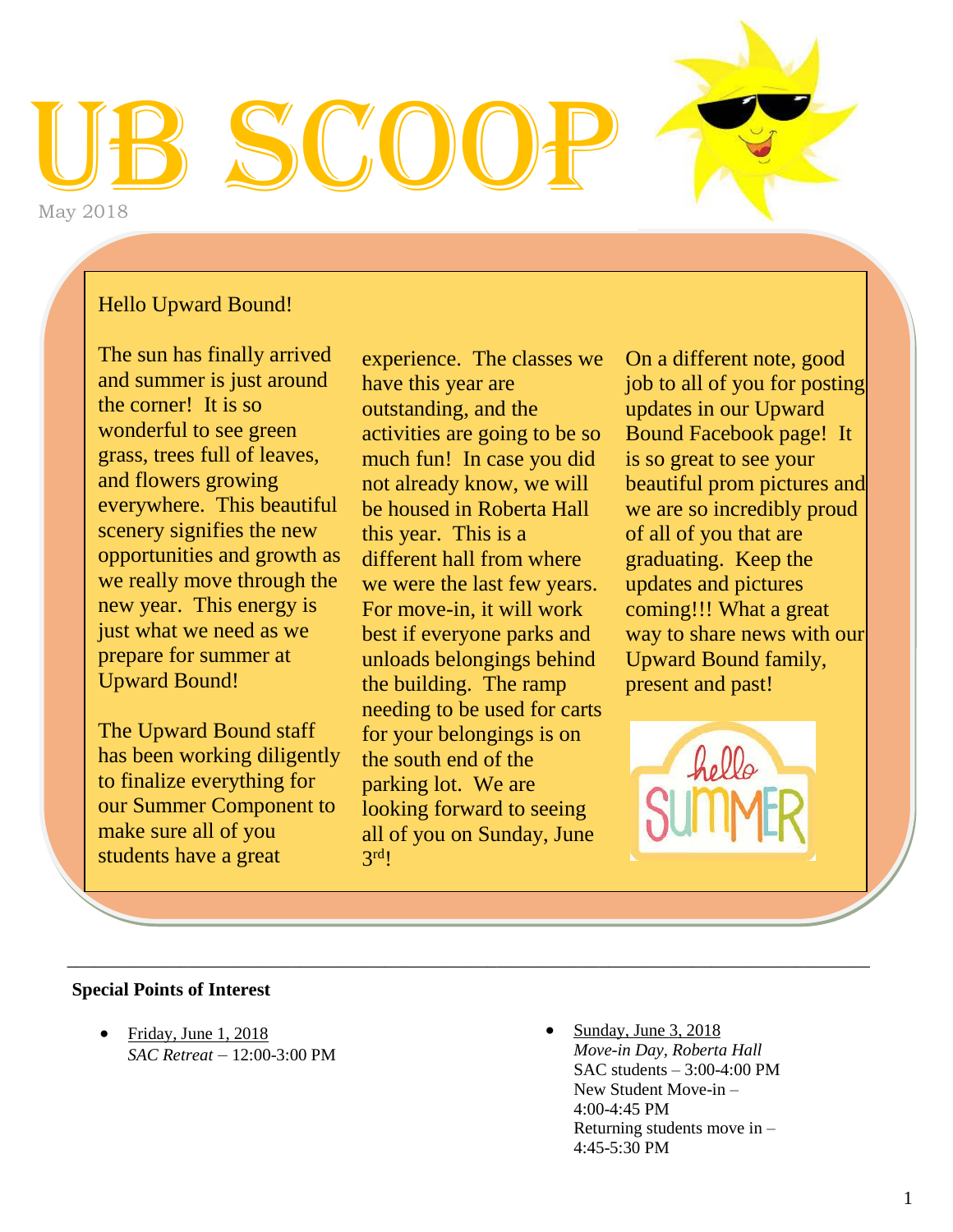| In this Issue:<br>Meet the<br><b>Summer Staff</b> | $\overline{2}$ |  |
|---------------------------------------------------|----------------|--|
| <b>Seniors' Destinations</b>                      | 3              |  |
| <b>Move-In Day Schedule</b>                       | 4              |  |
| <b>ACT</b> Dates                                  | 4              |  |
| <b>Packing Tips</b>                               | 4              |  |
| Meet the RAs!                                     | 5              |  |
| <b>Summer Calendar</b>                            | 6-7            |  |
|                                                   |                |  |



**Hi**, my name is Tyler "Ty" Bears, I work for TRiO as the Office Assistant to all three programs. As much as I enjoy work at the office, I also enjoy trying new foods, meeting different people, stating conversations with strangers, and discovering music that I have never heard.

## Summer Staff



**Bridge Intern**: My name is Karly Johnson, and I have just finished my junior year here at Northwest Missouri State. I am originally from Omaha, NE and lived there my whole life until coming to college. I am working on a degree in Human Services with a minor in Child and Family studies. Once I graduate with my undergraduate degree I will be going to school do get my masters in School Counseling, and I am SO EXCITED! My true passion is to help others. Whether it is simple tasks or large scale, helping those around me is truly when I am happiest. My time at Northwest so far has been more than I could ever ask for. I am involved in a sorority on campus, Cardinal Key Honor Society and work as an assistant preschool teacher on campus- I LOVE MY JOB! Off campus I love to spend time with my best friends, visit my family, go to my lake house, and travel. I make frequent trips to Colorado (my favorite place in the entire world). My DREAM is to move there after graduate school. My second favorite place in the world is Haiti. Some very special people in my life live in Haiti, and I try to go once a year to visit. Other fun facts: Pizza is my FAVORITE, I wish that I had a dog, I have watched Grey's Anatomy too many times to count and I love to take naps. I am so excited to have the chance to get to know you this summer!



My name is Paxson Haws and I just finished my sophomore year at the University of Oklahoma. I am studying journalism and working at the school newspaper, the OU Daily. I was the visual editor for this semester and will be a web designer this fall for The Daily. I graduated Maryville High School in 2016 and participated in Upward Bound throughout my high school career. This summer, I will be back at Upward Bound and working as an office assistant and taking photos of the Omaha Storm Chasers.

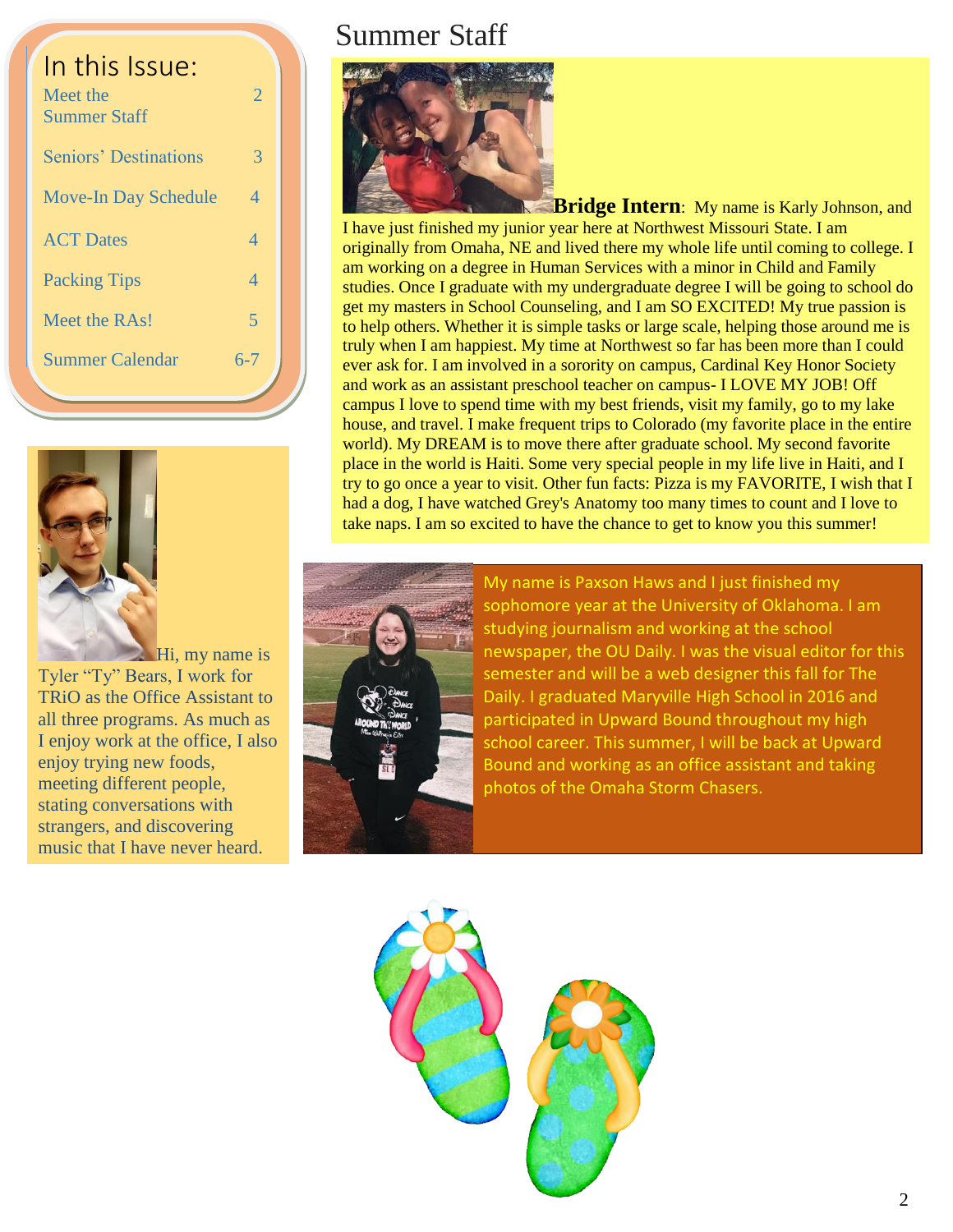## SENIORS' DESTINATIONS!!!

While we will miss our Seniors after this summer, they are off to accomplish wonderful things in college! We are proud of each and every one of you. Good luck!!!



- Adam Ebrecht Deciding Lydia Mitchell Knox College
- Salina Deardorff North Central Missouri College Gyliane Henning-Green Missouri State University Makaylah Jones University of Missouri-Kansas City Hope Ogle Missouri Western State University Harrison Parkhurst Northwest Missouri State University Vanessa Purcell Northwest Missouri State University Emily Redden North Central Missouri College Mystie Robinson Missouri State University Payton Schomburg Northwest Missouri State University Delanie Vinzant University of Missouri-Columbia Derek Volner Northwest Missouri State University Brayden Welch Northwest Missouri State University Tina Ye University of Illinois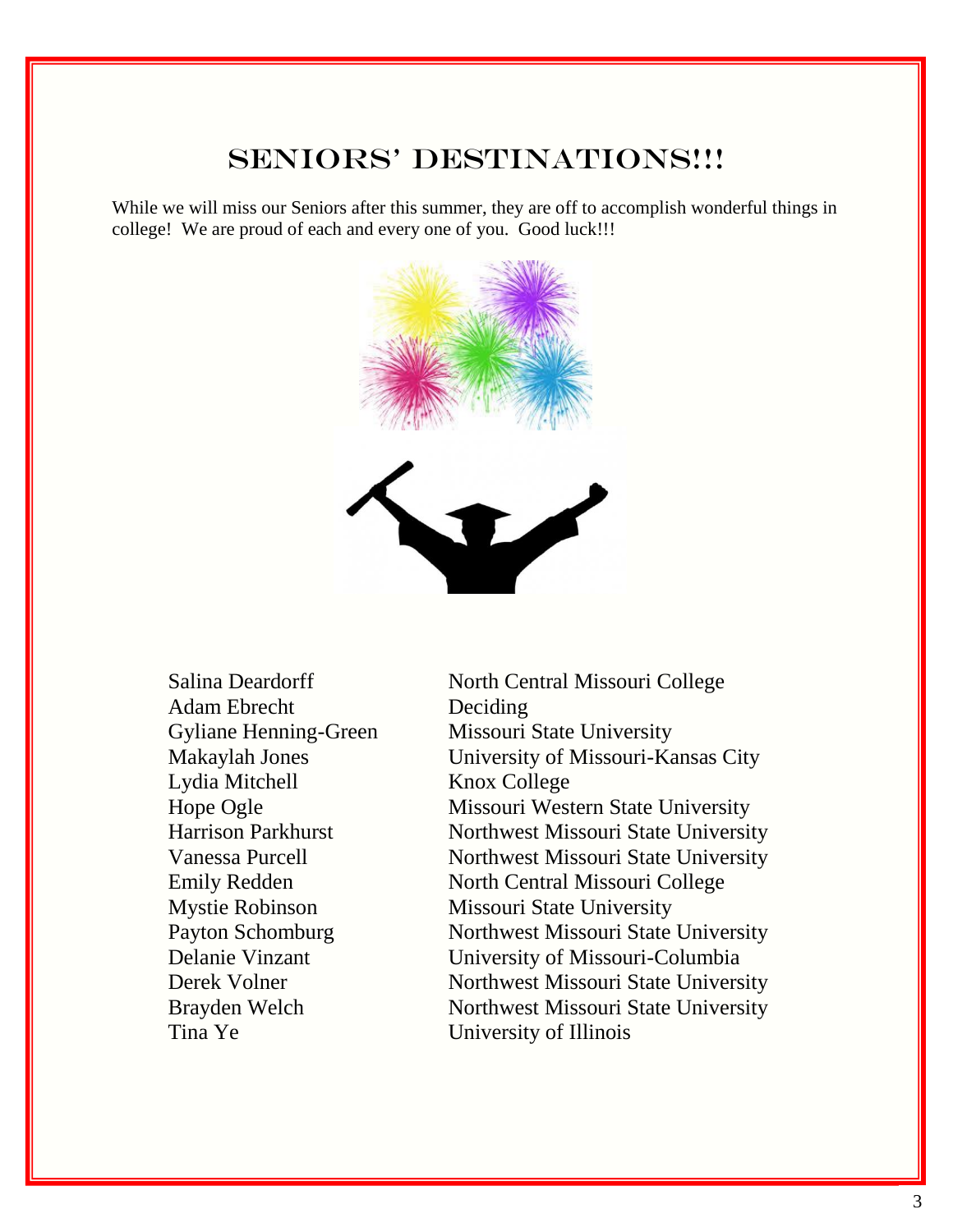## **IMPORTANT DATES**

## June 3, 2018 MOVE-IN DAY

Itinerary: 3:00-4:00 PM SAC Student move in 4:00-4:45 PM New Students move in 5:00 PM New Students meet to get Bearcat cards 4:45-5:30 PM Returning students move in 6:00 PM Dinner  $-3<sup>rd</sup>$  Floor of the Admin Building 6:45 PM Large Group Meeting 7:45 PM Work Study/Job Shadow Meeting Bridge Students Meeting 8:00 PM Family Group Meeting 8:30 PM Floor Meetings 10:00 PM In your own room 11:00 PM Lights out!

\*REMEMBER returning students: All Academic Year Checklist items MUST be turned in before you can receive your keys to move in. Any student that shows up to move in without all items turned in will complete those items then and there before being able to move in to his/her room.

\*\*Students MUST have all Summer Forms completed to move in.

## ACT Test Dates

| <b>Test Date</b> | Registration<br>Deadline | Late Fee<br>Required |
|------------------|--------------------------|----------------------|
| June 9, 2018     | May 4, 2018              | May 5-18, 2018       |
| July 14, 2018    | June 15, 2018            | June 16-22, 2018     |

### **Always use the NWMSU code: 2319**

\*\*Remember: Each UB participant can utilize 2 ACT fee waivers. Forms are available by contacting the UB office.

For more information go to http://www.actstudent.org

### **Packing Tips!**

1. Roll your clothes in suitcases. It takes less room than folding them, so you can fit more in your suitcase!



2. For clothes that you will hang, leave them on the hangars, and pull a kitchen sized trash bag up over several at a time. This keeps the clothes organized and contained, while also saving time by leaving them on the hanger!



3. Put bottles/containers with liquid in plastic baggies. Or you can unscrew the lid, and put a piece of plastic wrap over the neck of the bottle, then screw the lid back on. Sealed!



4. Small items can be put inside of shoes to save space!

> 2018 UB Summer Session June 3-July 6

2018 Summer Enrichment Trip July 9-13

**UB Contact Information** Office: 660-562-1630 Fax: 660-562-1631 Email: [jackiec@nwmissouri.edu](mailto:jackiec@nwmissouri.edu) [wistrom@nwmissouri.edu](mailto:wistrom@nwmissouri.edu)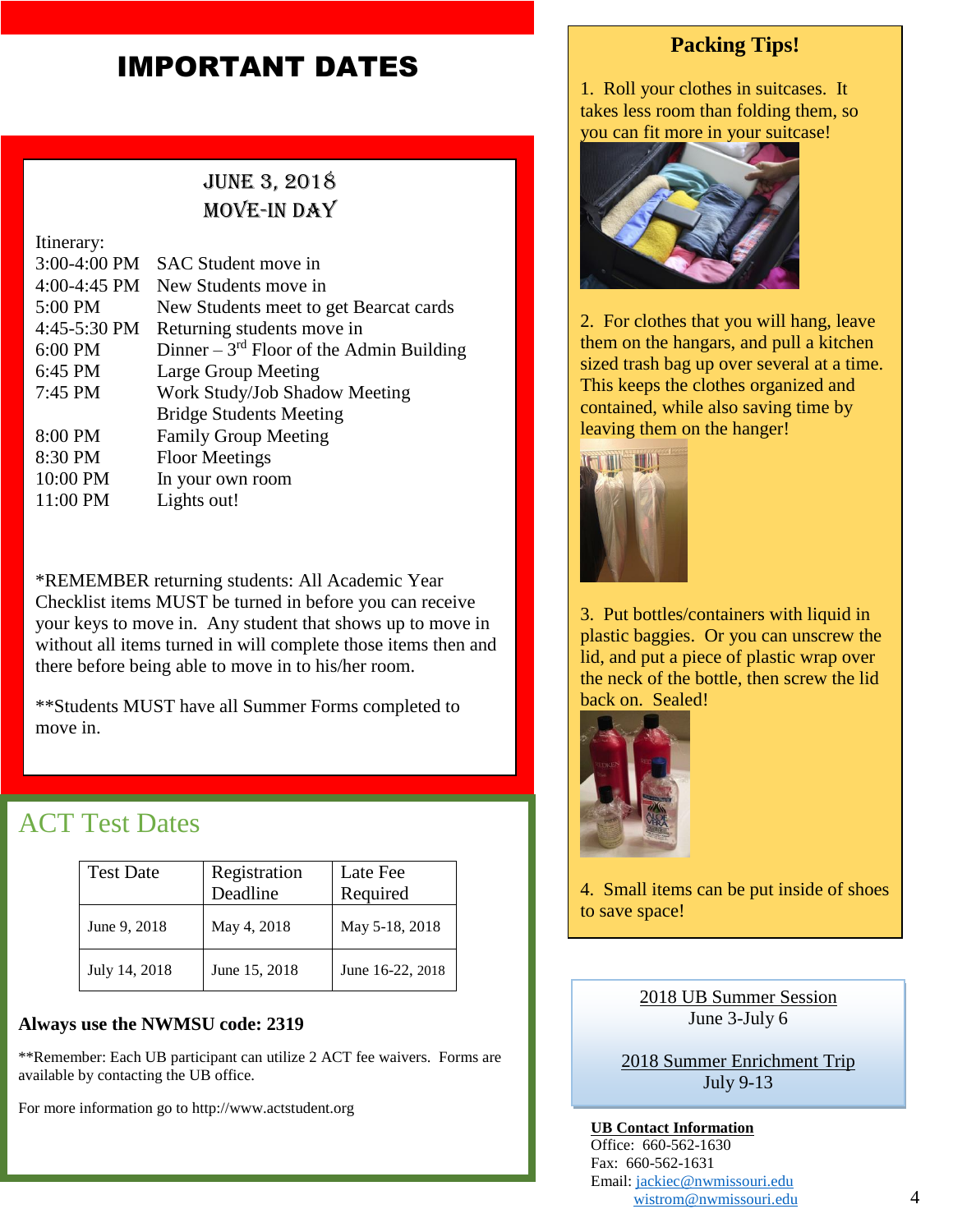## Meet the Resident Assistants!

### Abbey Kriz MEET THE RESIDENT ASSISTANT







#### School

I arnhaphad From Marion High School in 2018 and came to I greenered with my Elementary Education Augeus and a<br>Healthatton in Computer Applications News, Z am anceledge an my marriers in Dennis al am and Entreaution.<br>Thes Kalif E will have my must alaceram, pro grada at<br>Transara

### Fun Fact 2 aw animal and will per scental.

next (wange, 2029) My Presidio v.<br>private prize and us five at the end of mar duck Extends? Fun Fart

I have 8 pers at my house<br>Piper, a Ghinais Ihan-Pei, Doney, an adapted Brack Cab<br>acc, and Reconsplan, accelested Mech are with not tail?

### Things I like

on disks Zans and bestills and - Football Hydratgue on Equipolanta Folding Nickel

ira. Kay tioble aniqua disabisanti.<br>1904 throuil, and Targati ob early Fax Han Banth

cium Chapolete pene nich<br>auslata Conisting, belleigenered, ing crash with a car of carry

My name is Season Higgins and I am a senior music education major here at Northwest. I am originally from Estherville, lowa which is a

small town located in the Northwestern part of the state around 10 miles from the lowa-Minnes ota border. I am a TRIO alumni myself from an Upward Bound program in Northwest lowa and have worked for the TRIO office for going on five years now. This will be my third summer as an Upward bound RA and I cannot wait to meet you all come June!





Hey, Ubers! Some of you already know me, but for those who don't, my name is Korbin. I grew up in the Upward Bound program at Northwest Missouri State University. I actually just graduated from here with my Bachelor of Arts in Writing and my Bachelor of Arts in Spanish. (I actually got to spend last summer in Paraguay studying Spanish and travel writing, which is why I wasn't an RA!) In the fall, I'll be pursuing my Master of Fine Arts in Poetry at KU with full-

funding, so stick with it! One day, people might be paying YOU to go study. Outside of academics, I run my own spiritual advisement business and run Fearsome Critters, an arts journal I started. My personal passions include poetry, photography, graphic design, and podcasts (especially paranormal and true crime podcasts). My favorite musicians/ bands right now are Glass Animals, Carly Rae Jepsen, Maluma, Kchiporros, Kacey Musgraves, and Allie X. As for movies: horror and Spanishlanguage are my favorites, especially when they overlap! I'm super extroverted, so if you ever need to talk, stop by!



Hi Guys! My Name is Lonnae but most people call me Nae. I will be a junior at Northwest Missouri State this fall and my major is Psychology. I am from Lee's Summit, Mo and I have one sister and four brothers. I love playing games, doing community service, and just hanging out with my friends! I'm a member of a service organization called Sigma Society where

we are always giving back to the community. I'm a very upbeat person and typically am very loud. This is my first year with UB and I am excited to jump in and for getting to know everyone!

### Hello everyone!

My name is Arianne Bredlow. This will be my third summer as an RA with Upward Bound! I am so excited to get started! I am originally from Rayenwood, MO and was in UB in high school, I currently live in Kansas City, MO



and I Co-Teach ELA for grades 3-5 at Cameron Intermediate School, I obtained my Bachelor's in Education from Northwest Missouri State University. When not busy with school, I am the Activities Coordinator for Camp Quality Northwest Missouri, a summer camp for children with cancer. On top of all this, I am busy planning my wedding, which will be next summer! I love blue, green, coloring, the Seahawks, Royals, Blackhawks, and all things Disney! Bring on a **WONDERFUL summer!** 



Hello everyone! My name is Seth Heath and I am a Computer Science major at Northwest. I was an RA last year and I loved every minute of it! I was in UB when I was in high school as well. One day I want to get my PhD in astrophysics and study the universe. I also

dabble in video games and I'm always willing to take on any challenger! I look forward to spending this summer with my UB family once again!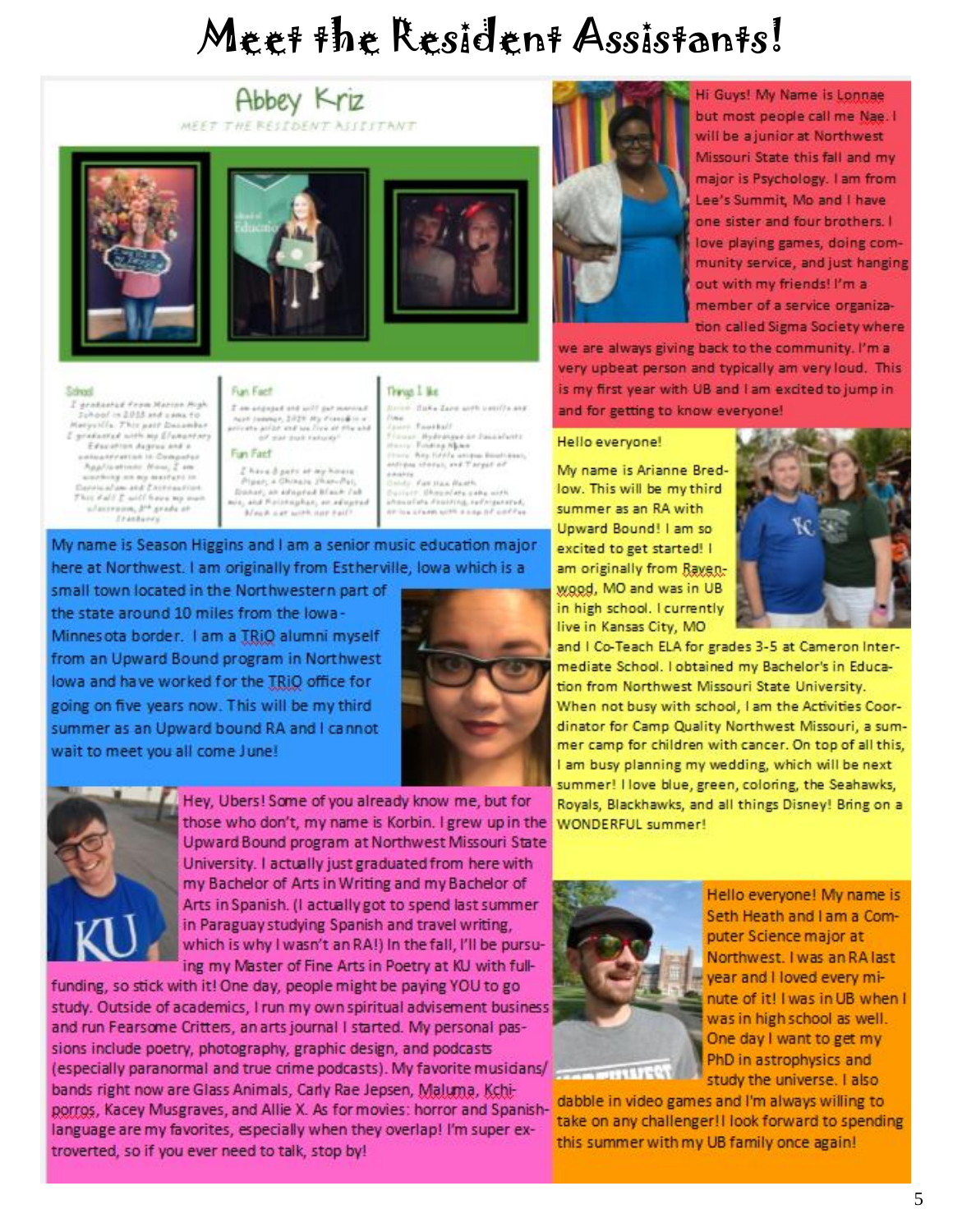

| Sunday, June 3    | Move-in to the Northwest residence halls<br>$3:00-4:00$ pm for SAC<br>4:00-4:45pm for New Students<br>4:45-5:30pm for Returning Students |
|-------------------|------------------------------------------------------------------------------------------------------------------------------------------|
| Monday, June 4    | <b>Bridge Orientation</b>                                                                                                                |
|                   | <b>Family Group Evening Activities</b>                                                                                                   |
| Tuesday, June 5   | Tutoring in Hall and Visitor Night                                                                                                       |
| Wednesday, June 6 | Bridge classes begin                                                                                                                     |
|                   | <b>Service Learning Activities</b>                                                                                                       |
| Thursday, June 7  | Large Group Activity Night-MOERA & Pajama Party                                                                                          |
| Friday, June 8    | Presentations and workshops                                                                                                              |
|                   | <b>Job Shadowing/Work Study</b>                                                                                                          |
|                   | Check out of the residence halls (11am-12:30pm)                                                                                          |
|                   |                                                                                                                                          |

## **Week 2**

| Sunday, June 10    | Return to the residence halls for check-in (7-9pm) |
|--------------------|----------------------------------------------------|
| Monday, June 11    | <b>Family Group Evening Activities</b>             |
| Tuesday, June 12   | Tutoring in Hall and Visitor Night                 |
| Wednesday, June 13 | <b>Service Learning Activities</b>                 |
| Thursday, June 14  | Large Group Activity Night – Henry Doorly Zoo      |
| Friday, June 15    | Presentations and workshops                        |
|                    | <b>Job Shadowing/Work Study</b>                    |
|                    | Check out of the residence halls (11am-12:30pm)    |

## **Week 3**

| Sunday, June 17    | Return to the residence halls for check-in (7-9pm)         |
|--------------------|------------------------------------------------------------|
| Monday, June 18    | <b>Family Group Evening Activities</b>                     |
| Tuesday, June 19   | Tutoring in Hall and Visitor Night                         |
| Wednesday, June 20 | <b>Service Learning Activities</b>                         |
| Thursday, June 21  | Large Group Activity Night – Lied Center Pool & The Hangar |
| Friday, June 22    | Presentations and workshops                                |
|                    | <b>Job Shadowing/Work Study</b>                            |
|                    | Check out of the residence halls (11am-12:30pm)            |
|                    |                                                            |